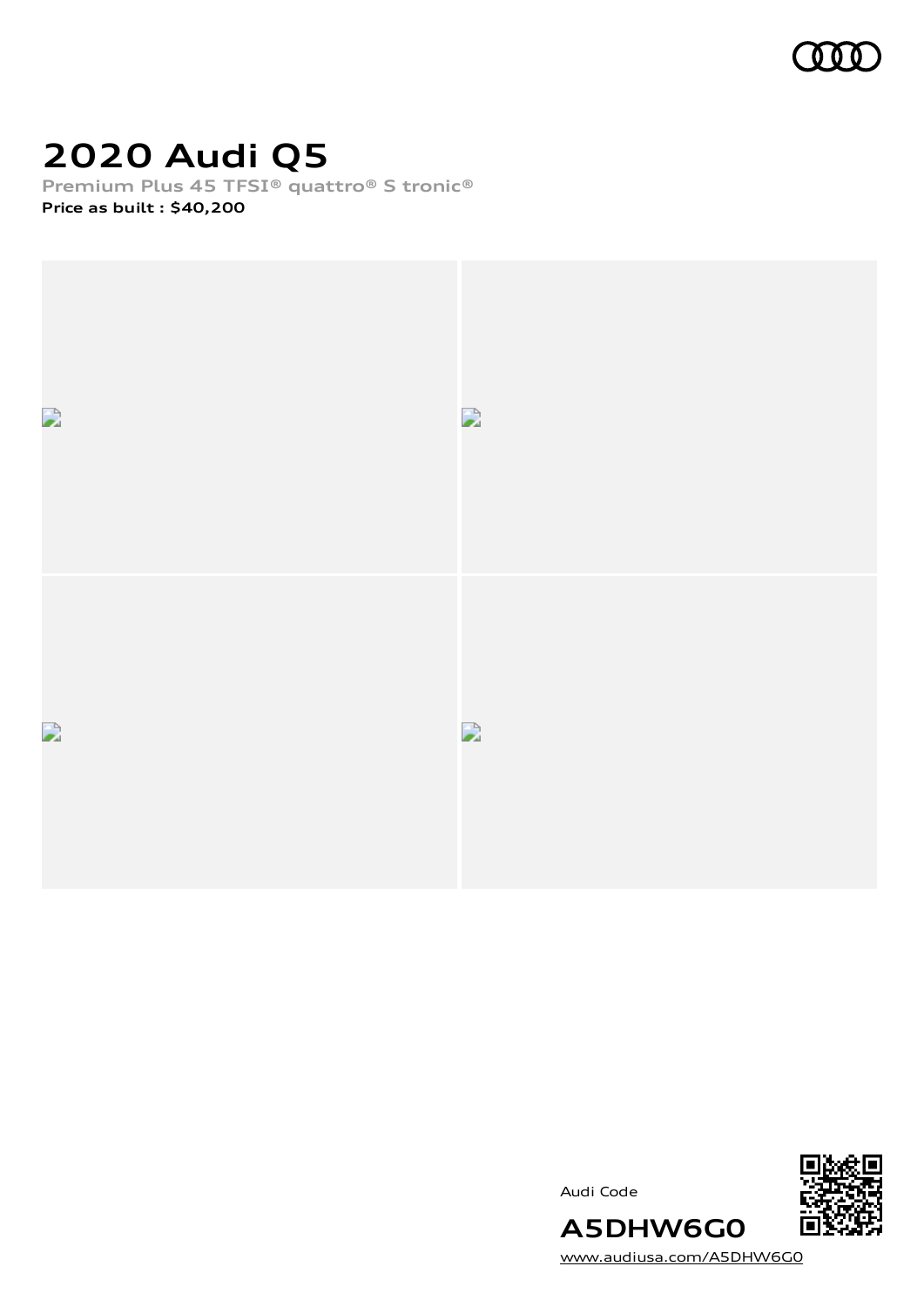#### **Audi 2020 Audi Q5** Premium Plus 45 TFSI® quattro® S tronic®

**Price as buil[t](#page-8-0)** \$40,200

#### **Exterior colour**

Manhattan Gray metallic

### D

#### **Further Information**

| Warranty        | N٥           |
|-----------------|--------------|
| Mileage         | 23,182 miles |
| Type of vehicle | Used car     |

#### **Interior colour**

| Seats     | Black |
|-----------|-------|
| Dashboard | Black |
| Carpet    | Black |
| Headliner | Gray  |

#### **Audi Code** A5DHW6G0

#### **Your configuration on www.audiusa.com** [www.audiusa.com/A5DHW6G0](https://www.audiusa.com/A5DHW6G0)

**Commission number** da48f98a0a0e09a82f04

#### **Technical Specifications**

Engine type 2.0-liter four-cylinder Displacement/Bore and 1,984/82.5 x 92.8 cc/mm stroke Torque 273 lb-ft@rpm Top track speed 130 mph mph Acceleration (0 - 60 mph) 5.9 seconds seconds Recommended fuel Premium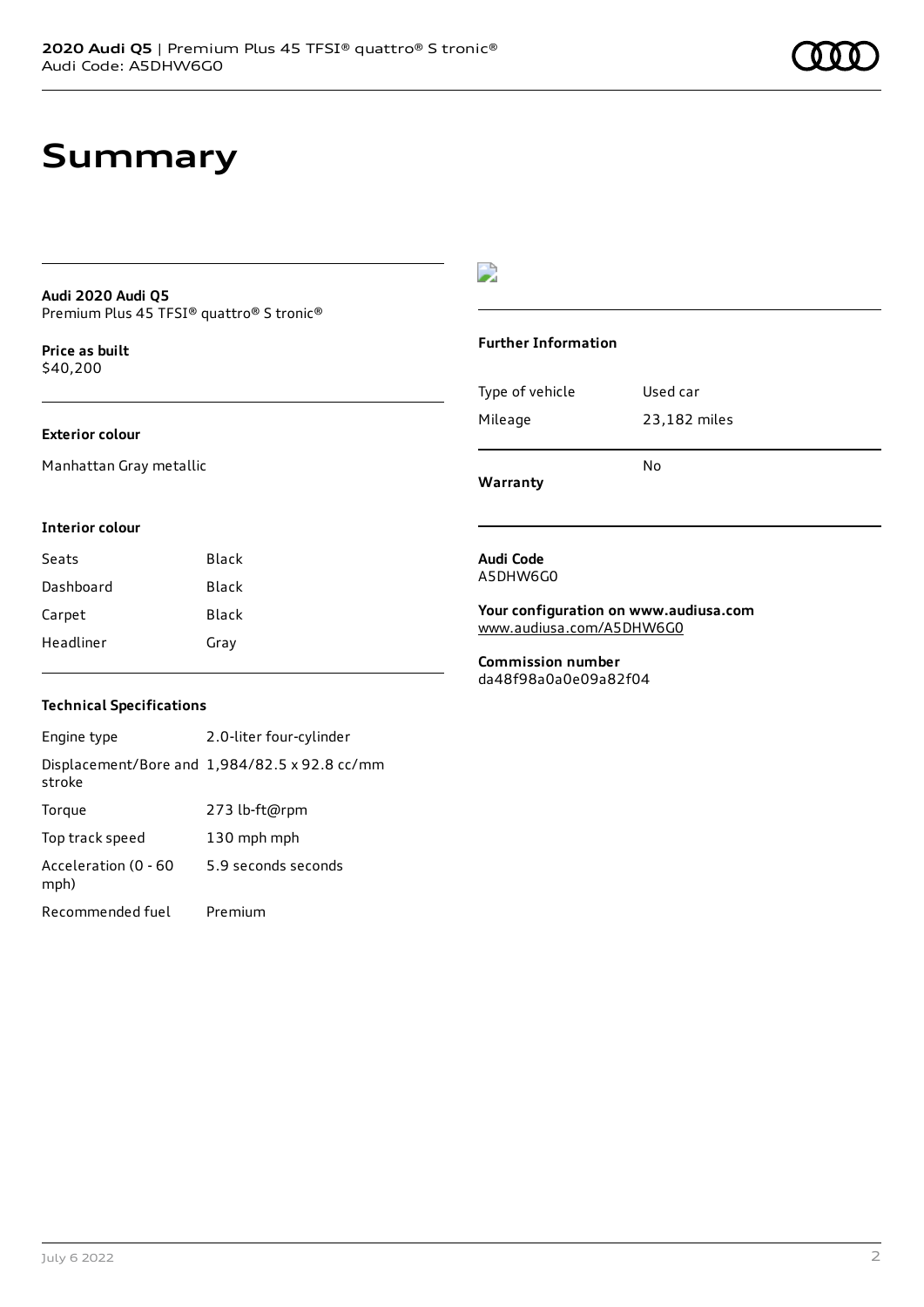

# **Standard features**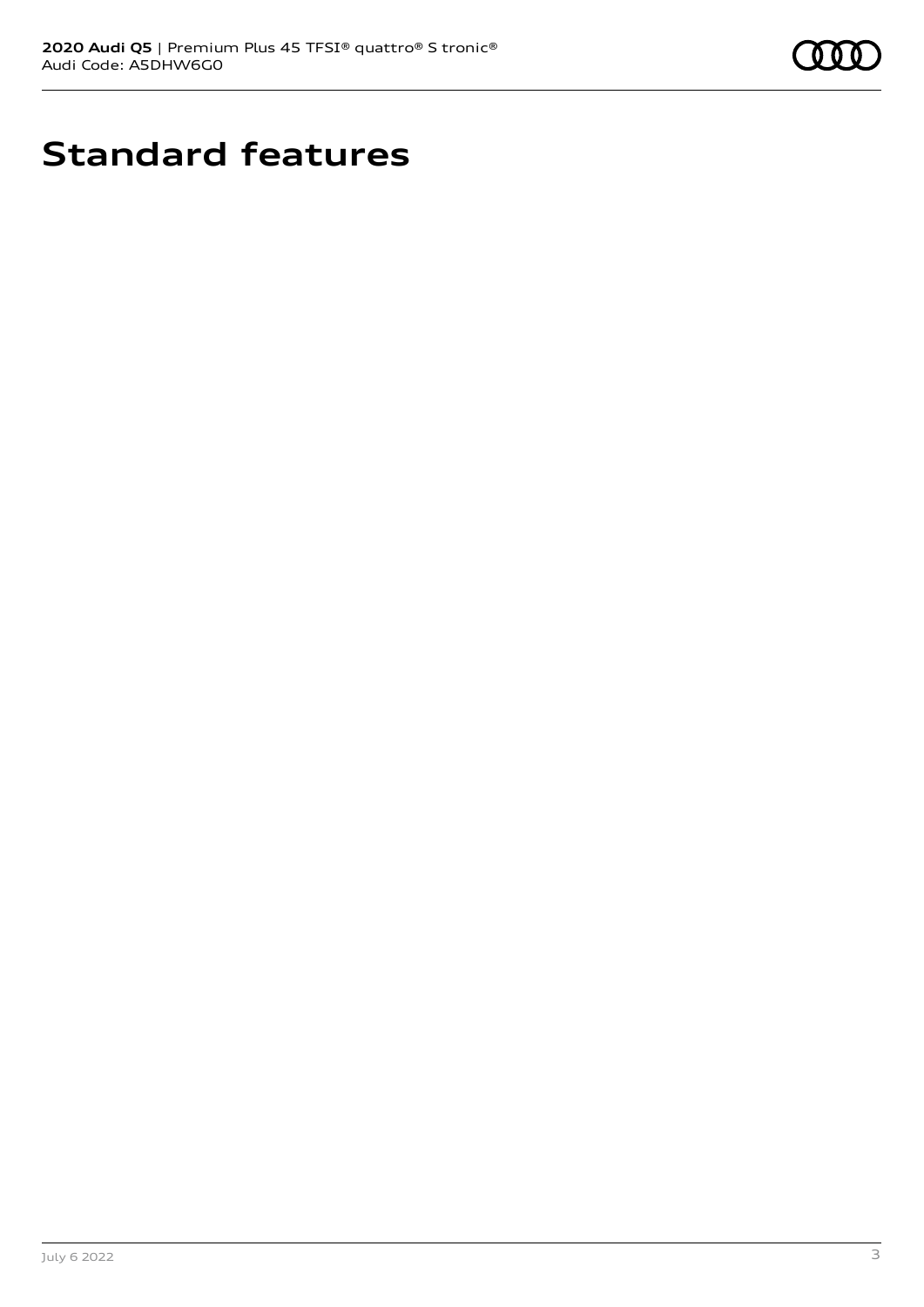# **Dealer remarks**

PREMIUM PLUS, XM RADIO, REAR CAMERA, NAVIGATION, VIRTUAL COCKPIT, SIDE ASSIST, REAR CAMERA, 20" WHEELS, KEYLESS, COLD WEATHER, HEATED SEATS, HEATED STEERING, With an *Audi Certified pre-owned vehicle*, you not only get an impressive CPO luxury vehicle, you also get the peace of mind that comes with an Audi backed limited warranty coverage. That means your Audi will have a solid backing. To put this into perspective, let's just say you have the desire to explore every last mile of the U.S. Interstate Highway System. With this kind of warranty behind you, there's no reason you couldn't do so in total confidence, especially knowing you can pull into any one of our dealerships across the country, should an unlikely mechanical issue arise.

Our No Hassle Internet Pricing mission is to present value to all of our customers. No Hassle Internet Pricing is achieved by polling over 20000 vehicle listings hourly. This ensures our customers receive real-time No Hassle Pricing on every pre-owned vehicle we sell. We do not artificially inflate our prices in hopes of winning a negotiating contest with our customers! Our pricing is based on actual transactions. After doing business from New Hampshire to California we find this approach is by far the best for our customers.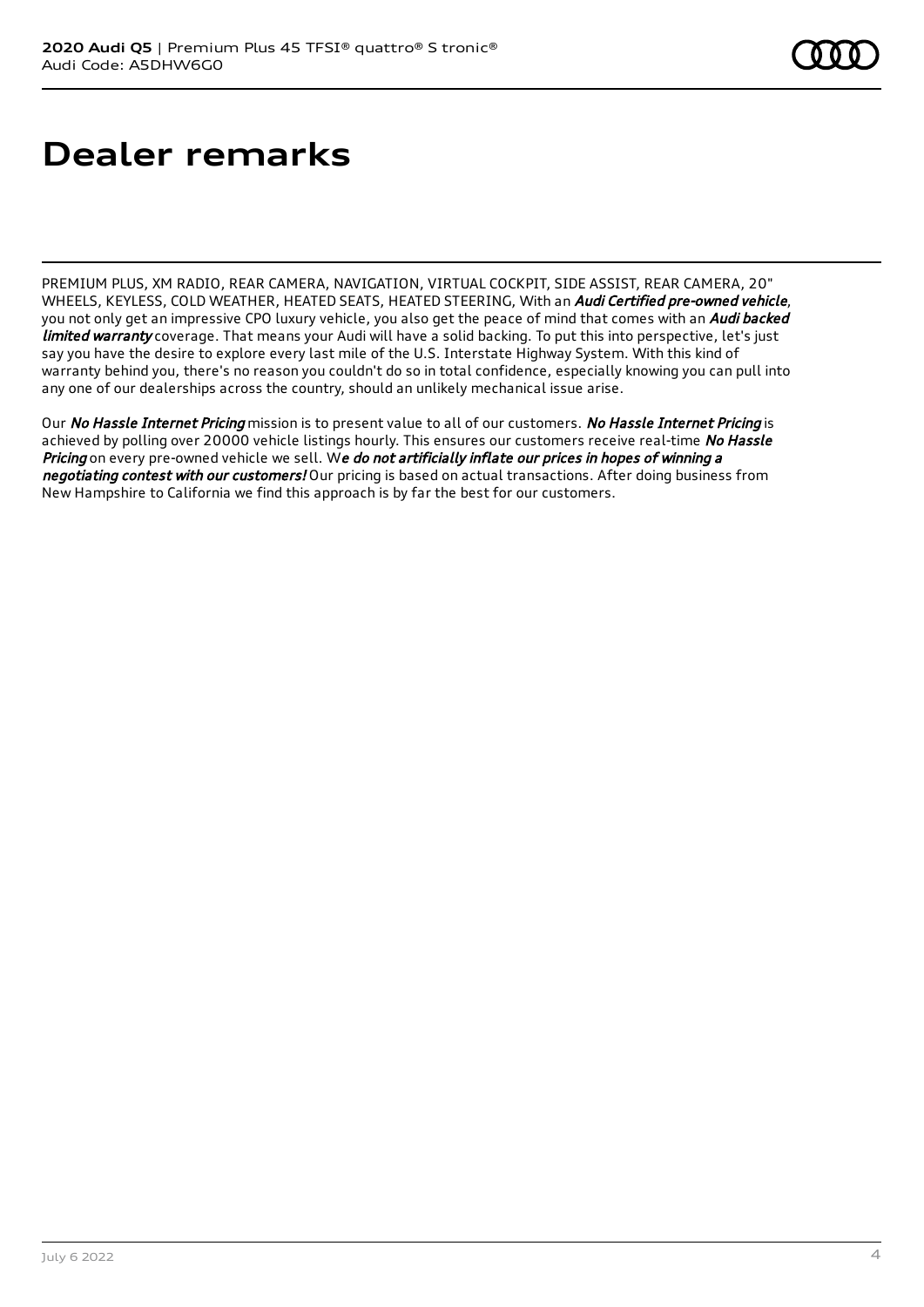### **Technical Specifications**

Transmission Seven-speed S tronic® dual-clutch

automatic transmission

July 6 2022 5

| <b>Engineering   Performance</b>            |                                                                            | <b>Steering</b>                            |                                                                      |
|---------------------------------------------|----------------------------------------------------------------------------|--------------------------------------------|----------------------------------------------------------------------|
| Engine type                                 | 2.0-liter four-cylinder                                                    | Steering type                              | Electromechanical power steering                                     |
| Power Level                                 | 45                                                                         |                                            | system                                                               |
| Displacement                                | 2.01                                                                       | Turning diameter, curb- 38.4 ft<br>to-curb |                                                                      |
| Horsepower                                  | 248 @ rpm                                                                  | Steering ratio                             | 15.8:1                                                               |
| Towing capacity                             | 4,400-lb lb                                                                |                                            |                                                                      |
| Torque                                      | 273 lb-ft@rpm                                                              | Suspension                                 |                                                                      |
| Valvetrain                                  | 16-valve DOHC with Audi valvelift<br>system                                | Front axle                                 | Five-link front suspension                                           |
| Acceleration (0 - 60<br>mph)                | 5.9 seconds seconds                                                        | Rear axle                                  | Five-link rear suspension                                            |
| Engine block                                | Cast-iron                                                                  | <b>Brakes</b>                              |                                                                      |
| Induction/fuel injection Turbocharged/TFSI® |                                                                            |                                            |                                                                      |
| Cylinder head                               | Aluminum-alloy                                                             | Front brakes                               | 13.3 (ventilated disc) in                                            |
| stroke                                      | Displacement/Bore and 1,984/82.5 x 92.8 cc/mm                              | Rear brakes                                | 13.0 (ventilated disc) in                                            |
| Top track speed                             | 130 mph mph                                                                | <b>Body</b>                                |                                                                      |
| <b>Electrical system</b>                    |                                                                            | Material                                   | Multi-material body construction<br>(steel and aluminum composition) |
| Alternator                                  | 110-150 A                                                                  |                                            |                                                                      |
| <b>Battery</b>                              | 420 A/75 Ah                                                                | <b>Warranty   Maintenance</b>              |                                                                      |
| Transmission   Drivetrain                   |                                                                            | Warranty                                   | 4-year/50,000-mile Audi New<br>Vehicle Limited Warranty              |
| Drivetrain type                             | quattro <sup>®</sup> all-wheel drive with ultra <sup>®</sup><br>technology |                                            |                                                                      |

### **(1/2)**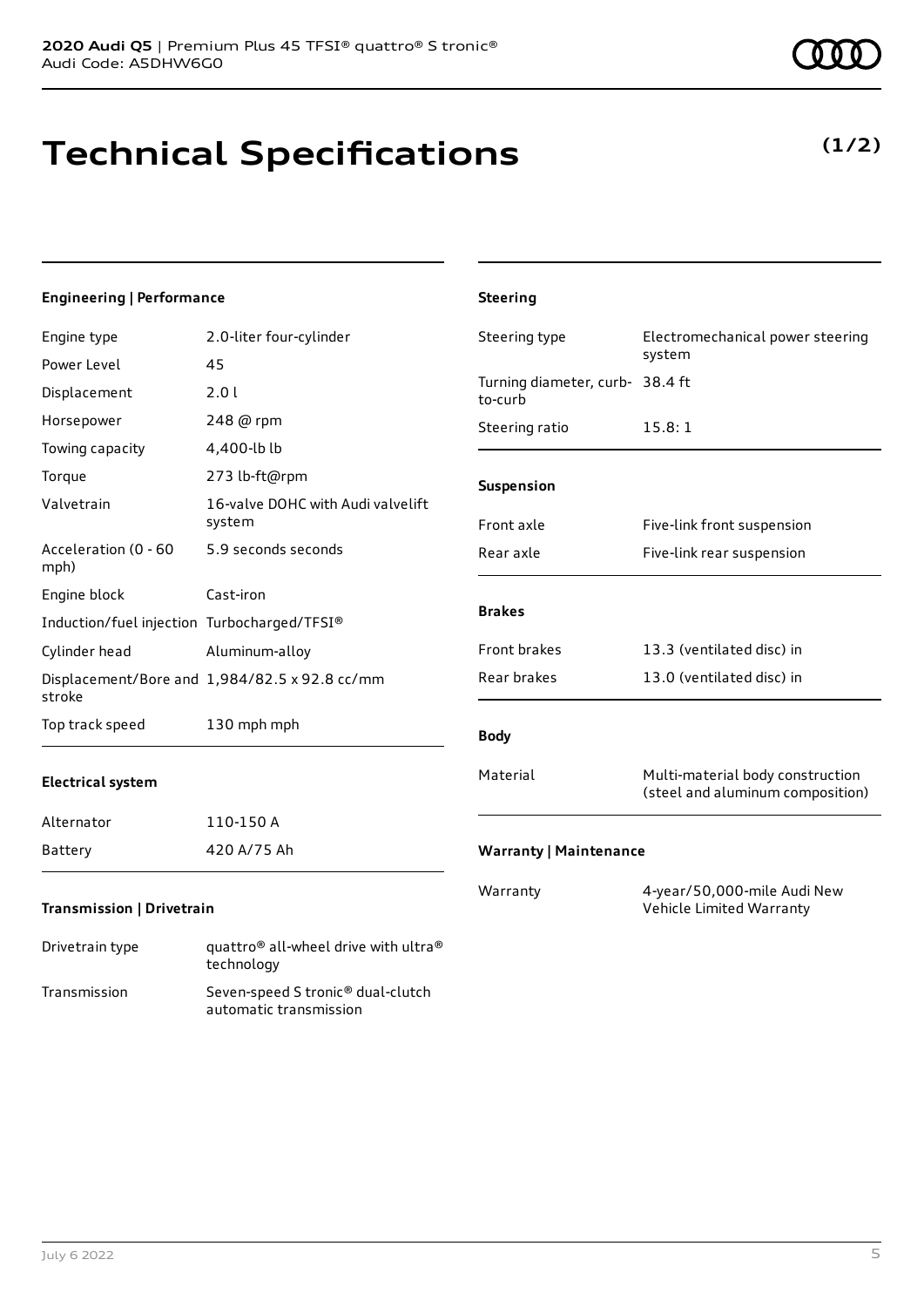### **Technical Specifications**

### **Exterior Measurements**

| Height                           | 65.3 in  |
|----------------------------------|----------|
| Overall width without<br>mirrors | 74.5 in  |
| Length                           | 183.6 in |
| Wheelbase                        | 111.0 in |
| Drag coefficient                 | 0.32 Cw  |
| Overall width with<br>mirrors    | 84.3 in  |
| Track rear                       | 63.3 in  |
| <b>Track front</b>               | 63.6 in  |
| Curb weight                      | 4045 lb  |
| Ground clearance,<br>loaded      | 8.2 in   |

### **Interior measurements**

| Seating capacity                          | 5                      |
|-------------------------------------------|------------------------|
| Shoulder room, rear                       | 56.5 in                |
| Head room with front<br>sunroof           | 40.2 in                |
| Leg room, rear                            | 37.8 in                |
| Shoulder room, front                      | 57.7 in                |
| Head room with rear<br>sunroof            | 37.7 in                |
| Head room, rear                           | 39.3 in                |
| Leg room, front                           | 41.0 in                |
| Head room, front                          | 41.7 in                |
| Cargo volume, rear<br>seatbacks up/folded | 25.1/53.1 cu ft, cu ft |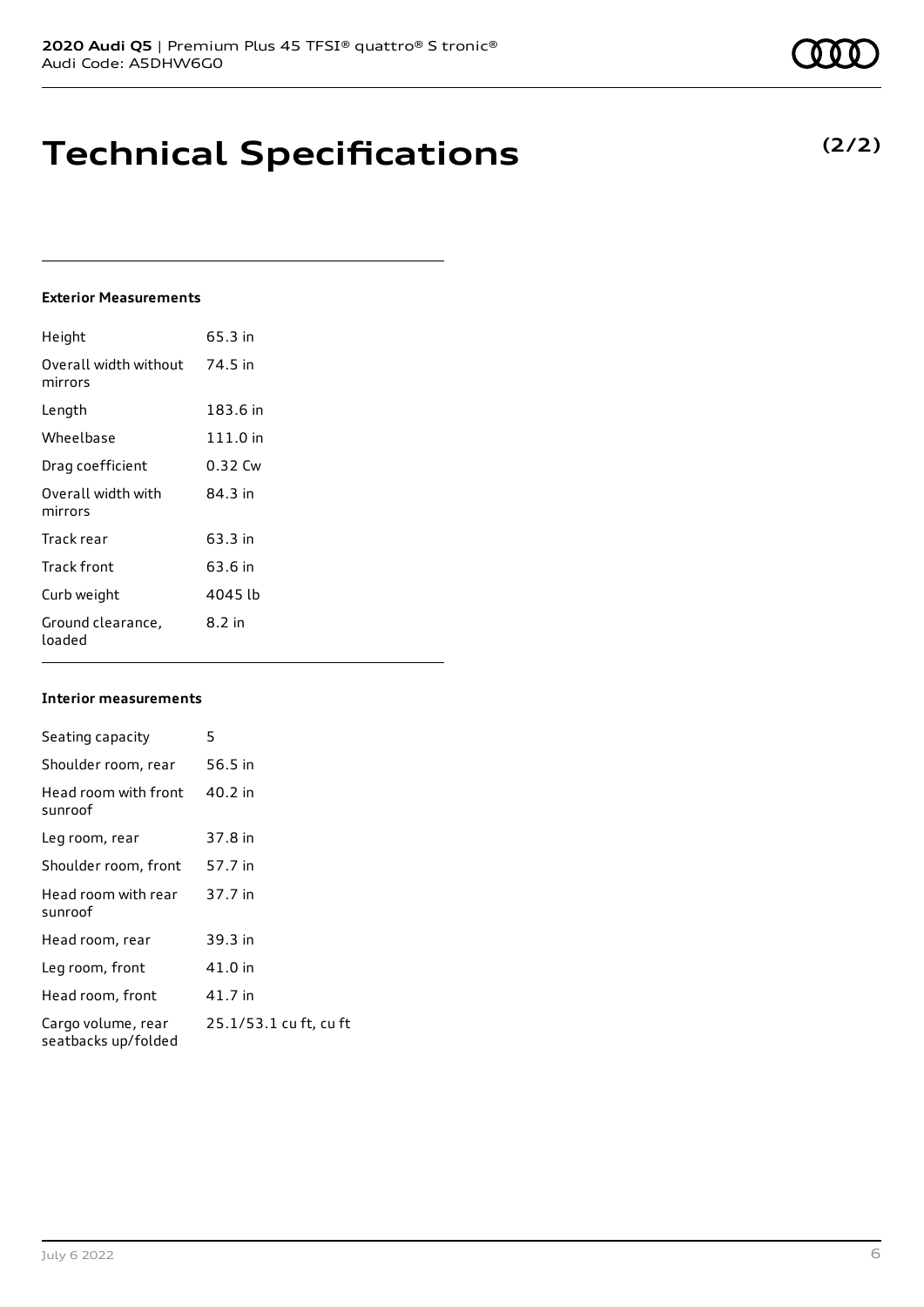### **Consumption- and emission**

**Consumption by NEDC**

combined 24 mpg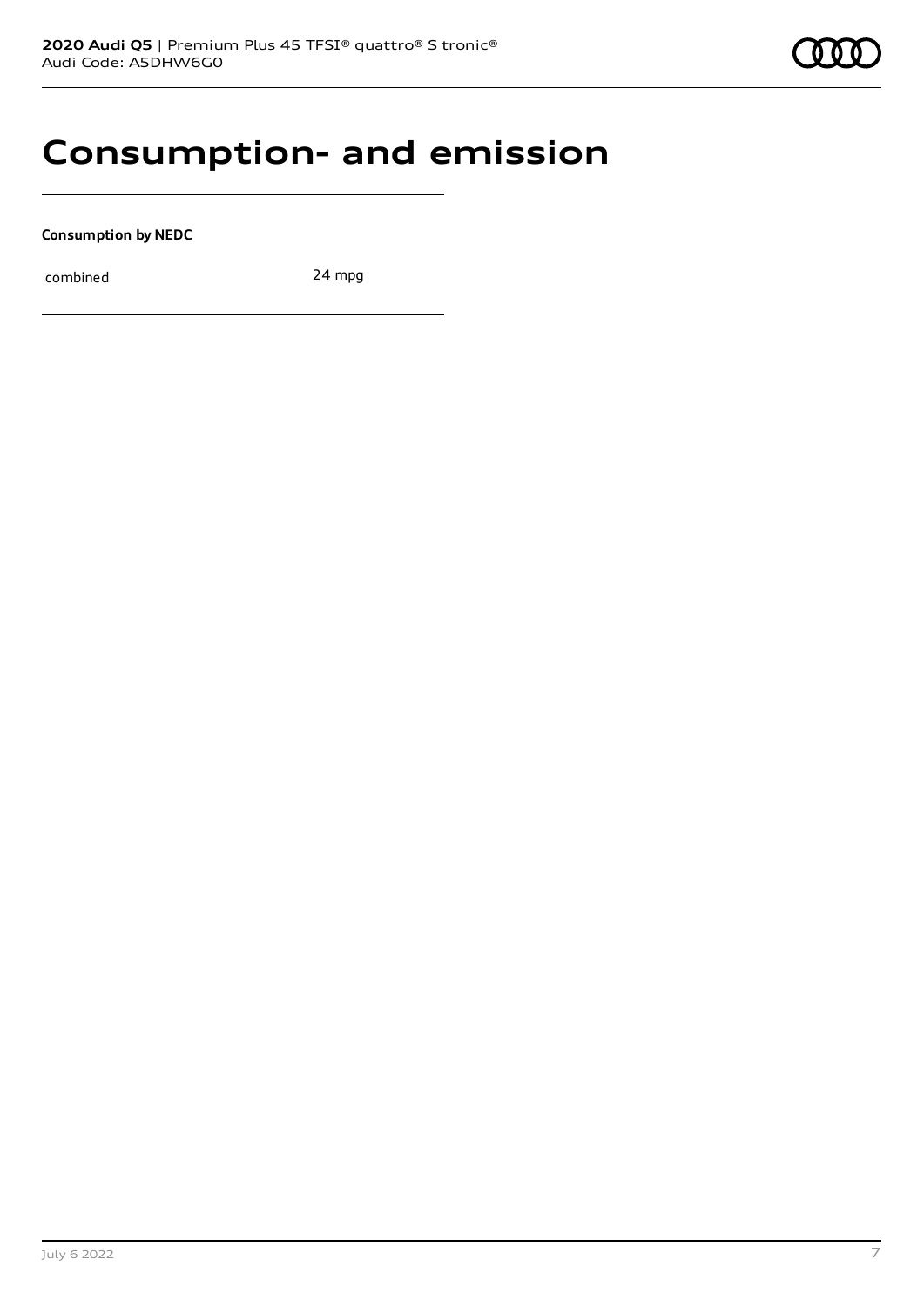### **Contact**

Dealer **Audi North Miami**

1995 Ne 142nd Street 33181 North Miami FL

Phone: 3059525900 FAX: 3059490940

www: [https://www.audinorthmiami.com](https://www.audinorthmiami.com/)